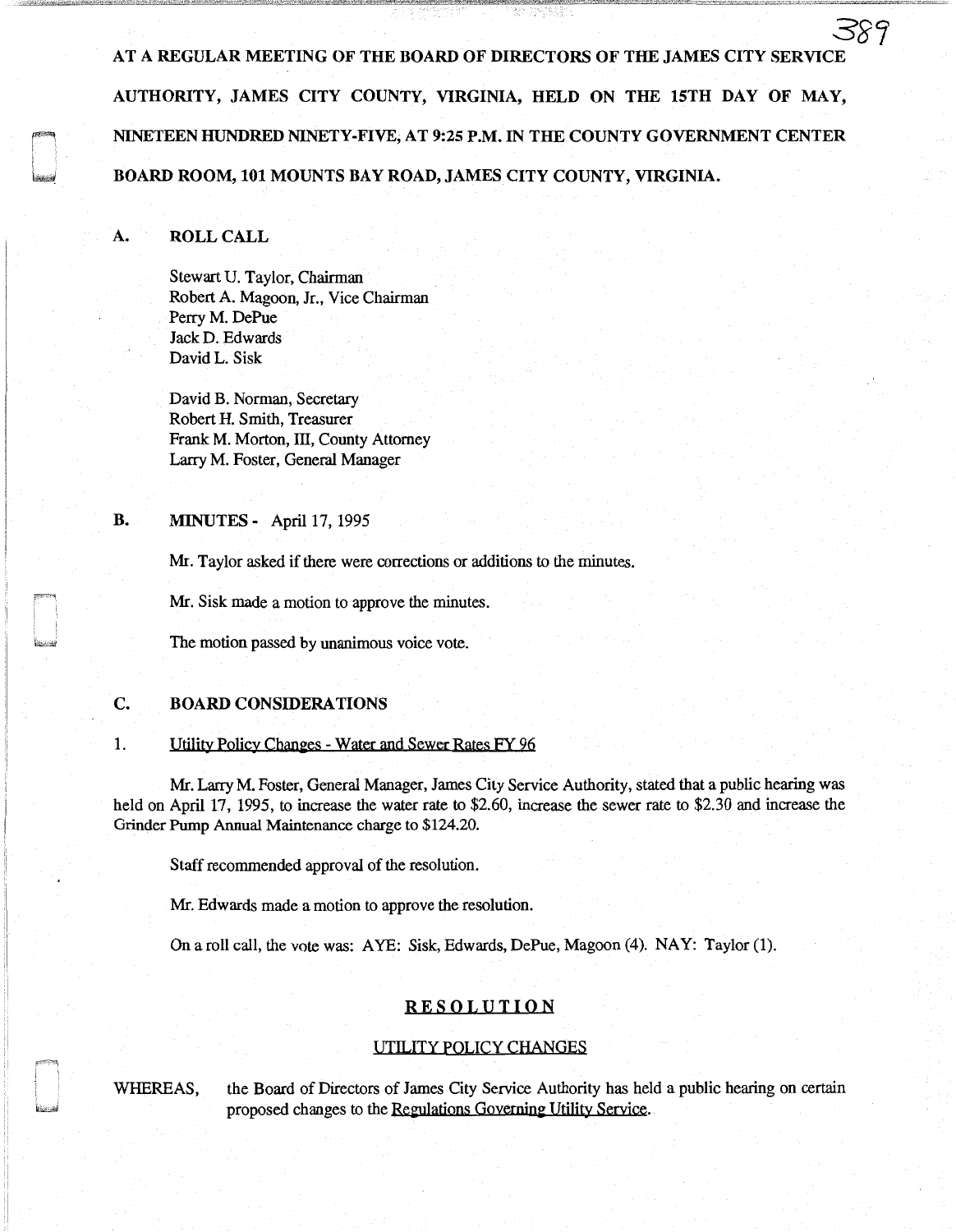**390** -2- NOW, THEREFORE, BE IT RESOLVED that the Board of Directors of James City Service Authority, James City County, Virginia, hereby adopts the attached changes to be effective for all bills mailed on or after July 1, 1995.

> 1. Set the retail service rate for the water service at \$2.60 per thousand gallons (\$1.94 per hundred cubic feet).

ri ' l w

dan<br>Dinastian<br>Dinastian

- 2. Set the retail service rate for the sewer service at \$2. 30 per thousand gallons (\$1. 72 per 100 cubic feet).
- 3. Set the Annual Grinder Pump Maintenance Charge at \$124.20.

## 2. FY 96 Appropriation Resolution

Mr. Foster stated staff recommended approval of the resolution adopting the FY 96 appropriations for the Water Fund, Sewer Fund, Administration Fund, and Capital Improvement Program.

Mr. Edwards made a motion to approve the resolution.

The motion passed by unanimous voice vote.

## **RESOLUTION**

#### RESOLUTION OF APPROPRIATION

#### JAMES CITY SERVICE AUTHORITY

- WHEREAS, the Secretary has prepared a proposed budget for the fiscal year beginning July 1, 1995, and ending June 30, 1996; and
- WHEREAS, the Board of Directors has considered said budget and does now propose to adopt the budget.
- NOW, THEREFORE, BE IT RESOLVED by the Board of Directors of the James City Service Authority, James City Cowity, Virginia, that the following amounts are hereby adopted and appropriated for operations and activities in the amounts as shown below:

1. The following amounts are hereby appropriated in the Water Fund:

Water Fund - Revenues:

| Service Charges                       |             |
|---------------------------------------|-------------|
| Water Fund - Expenditures:            |             |
| <b>Administration Fund Allocation</b> | \$1,022,332 |
| Operations and Maintenance            | 902,956     |
| Capital Projects                      | 781,354     |
| <b>Interest Expense</b>               | 8.323       |
|                                       |             |

<u>\$2.714.965</u>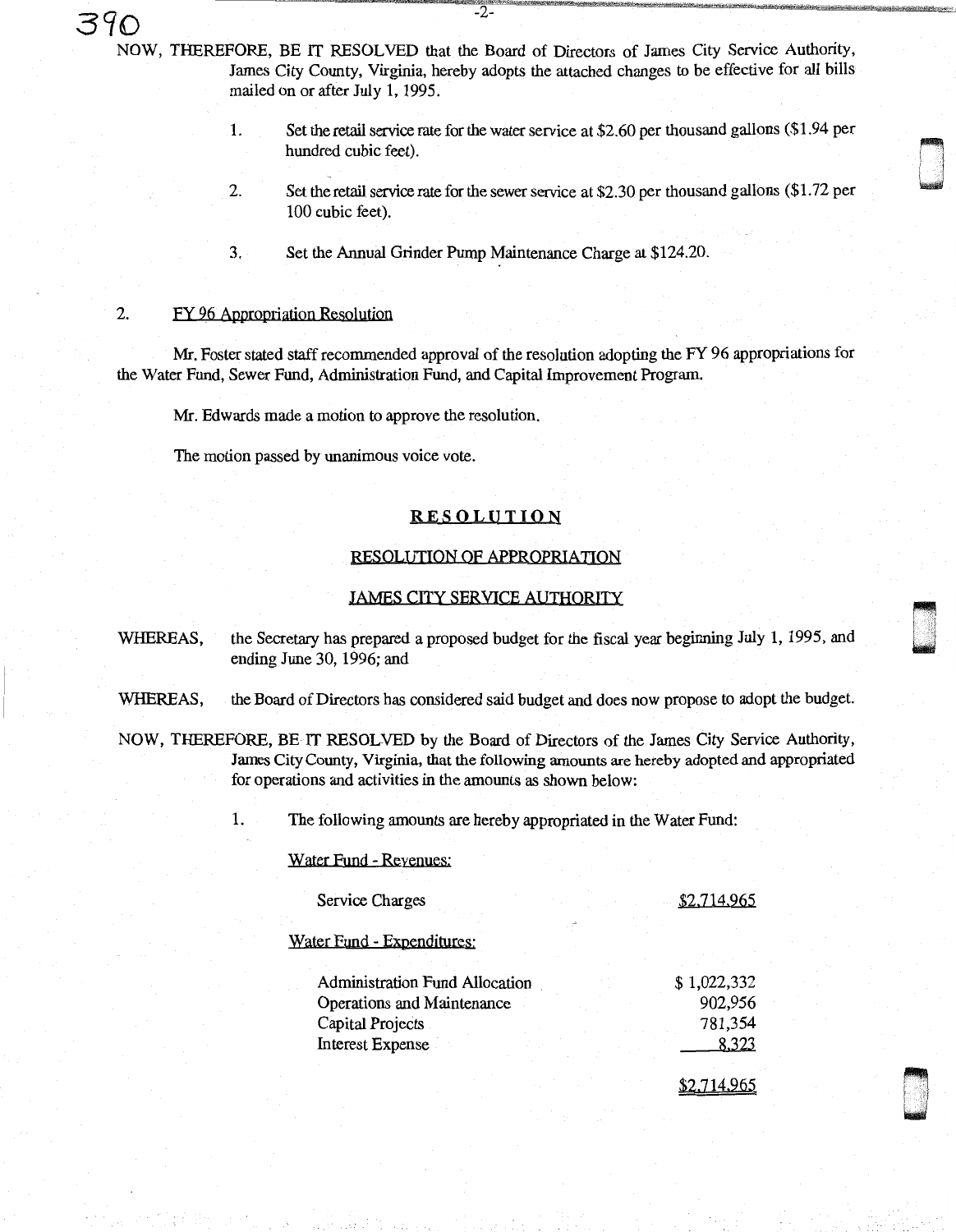-3-

2. The following amounts are hereby appropriated in the Sewer Fund:

Sewer fund - Revenues:

| Service Charges                       | \$3.058.060 |  |
|---------------------------------------|-------------|--|
| Sewer Fund - Expenditures:            |             |  |
| <b>Administration Fund Allocation</b> | \$1,411,792 |  |
| <b>Operations and Maintenance</b>     | 992,752     |  |
| <b>Interest Expense</b>               | 40,000      |  |
| To Capital Projects                   | 613,516     |  |
|                                       |             |  |

3. That the following amounts are hereby appropriated for the funds as indicated below:

# ADMINISTRATIVE FUND

Revenues:

| Allocated to Water and<br>Sewer Funds                             | \$2,434,124                      |
|-------------------------------------------------------------------|----------------------------------|
| Capital Improvement Projects                                      | 50,000                           |
|                                                                   | 2.484,124                        |
| Expenditures:                                                     |                                  |
| Personnel Expenses<br><b>Operating Expenses</b><br>Capital Outlay | \$1,748,499<br>698,425<br>37,200 |
|                                                                   | <u>\$2,484,124</u>               |
| СА ДІТ<br>7D A R A                                                |                                  |

#### <u>CAPITAL IMPROVEMENTS PROGRAM</u>

## Revenues:

| Prior Year Appropriation Transfer | 1,346,690 |
|-----------------------------------|-----------|
| Water Fund                        | 781,354   |
| Sewer Fund                        | 613,516   |
| <b>Facility Charges</b>           | 1,902,940 |
|                                   |           |

\$4.644.500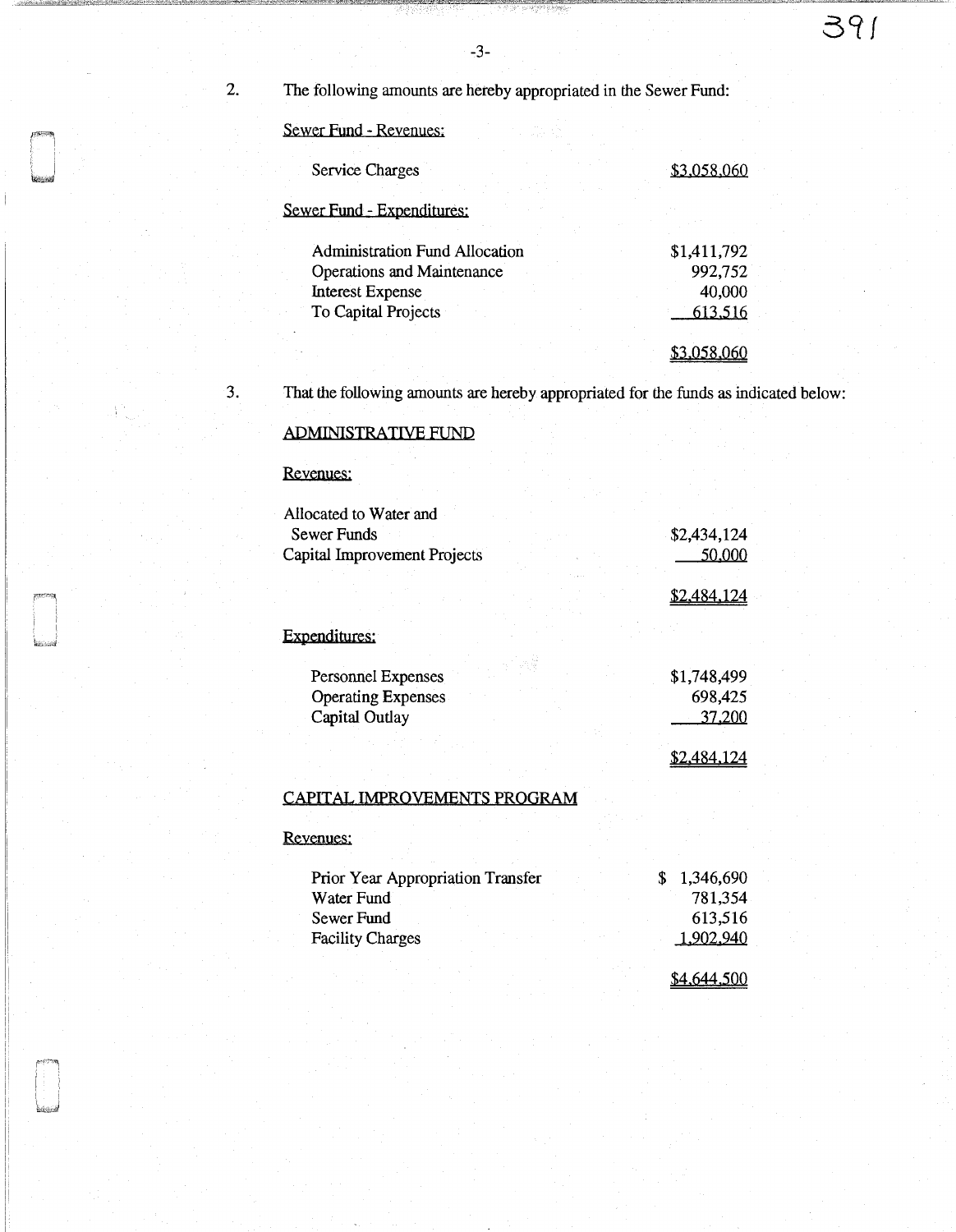#### Expenditures:

| Water Supply Escrow                      | \$1,645,810 |
|------------------------------------------|-------------|
| Water Distribution                       | 220,000     |
| <b>Water Storage</b>                     | 370,000     |
| <b>Small System Acquisition</b>          | 50,000      |
| <b>Water Transmission</b>                | 1,116,690   |
| Sewer System Improvements                | 890,000     |
| <b>Operational Facility Improvements</b> | 302,000     |
| Capital Contingency                      | 50,000      |
|                                          |             |

\$4.644.500

 $\blacksquare$ i I l ' ~

0

~ u

#### 3. Stonehouse Irrigation Agreement

Mr. Foster stated that Stonehouse, Inc., had requested that the agreement entered into in July 1994 providing for use of Well 7 A in Stonehouse Development for golf course irrigation be terminated. He further stated that Stonehouse, Inc., had requested an agreement allowing use of Well 7 A for a two-year period to allow time to construct the infrastructure to use Richardson's Mill Pond as its water source for irrigation system.

Staff recommended approval of the resolution and agreement.

Mr. Taylor made a motion to approve the resolution.

Mr. Magoon stated that he provided architectural design services to Stonehouse, would derive no direct benefit from this case and, therefore, his vote would not be a conflict of interest.

The motion passed by unanimous voice vote.

## **RESOLUTION**

#### STONEHOUSE IRRIGATION AGREEMENT

- WHEREAS, in July 1994, the James City Service Authority entered into an agreement with Stonehouse, Inc., that provides for the use of a Well (7A) in the Stonehouse Development for irrigation if the Ware Creek Reservoir is constructed; and
- WHEREAS, the County and JCSA have determined that as a result the decision by the U.S. Supreme Court not to hear the County's appeal of the EPA's veto of the project, the Ware Creek project is not longer feasible; and
- WHEREAS, Stonehouse, Inc., has requested that the original agreement be terminated and that the Board authorize a new agreement providing for the use of Well 7 A for a two-year period while the necessary infrastructure is being constructed to use Richardson's Mill Pond as the source of irrigation water for the Stonehouse Golf Course.
- NOW, THEREFORE, BE IT RESOLVED that the Board of Directors of the James City Service Authority, James City County, Virginia, hereby approves the attached agreement terminating the original agreement and authorizing the use of Well 7A for a two-year period for irrigation of the Stonehouse Golf Course.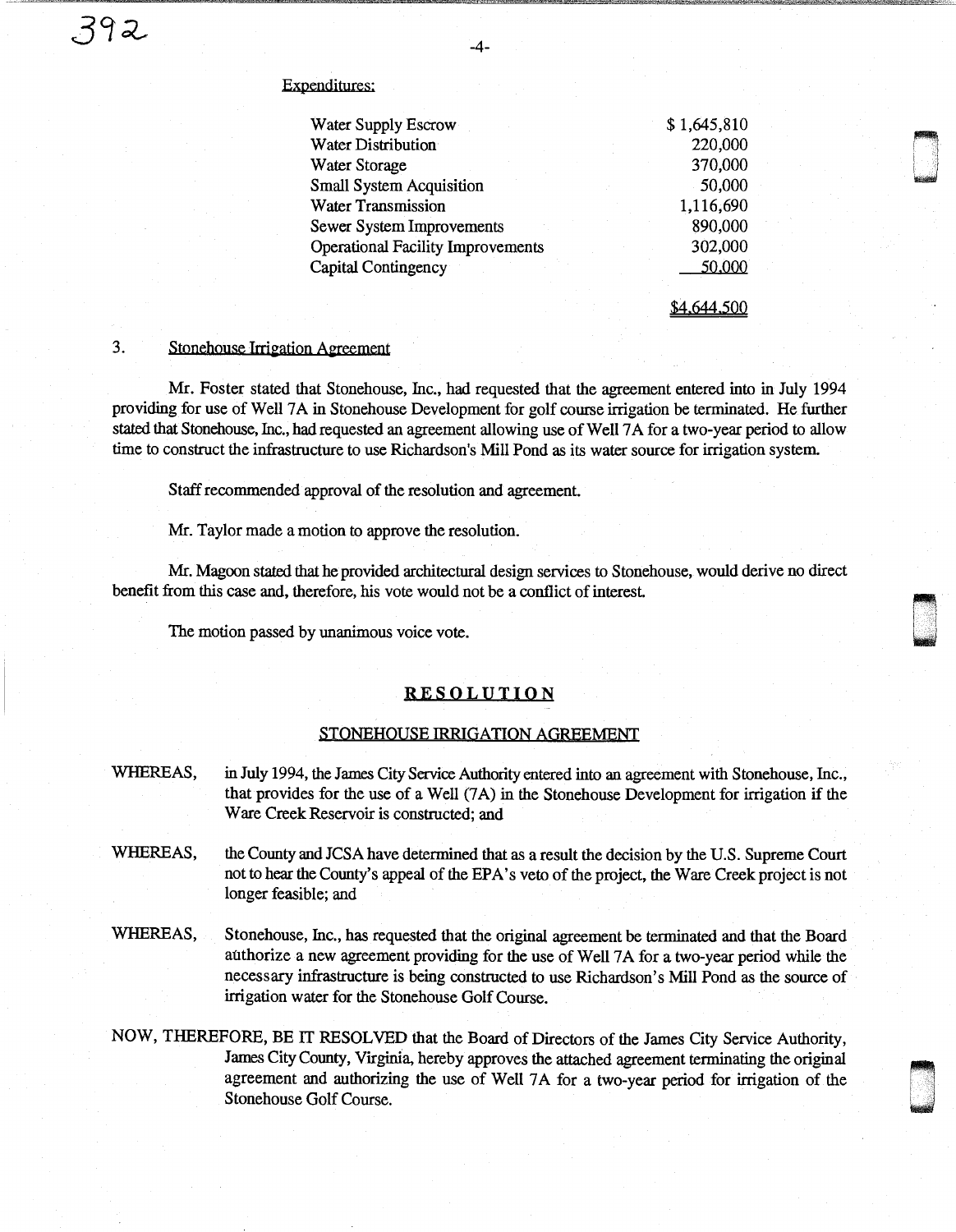# **D. BOARD REQUESTS AND DIRECTIVES** - None

Mr. Sisk made a motion to adjourn.

The motion passed by unanimous voice vote.

The Board adjourned at 9:33 p.m.

~~- David **B.** Norman

Secretary to the Board

051595bd.min

**SERVICE STATE** 

**7.1 照復**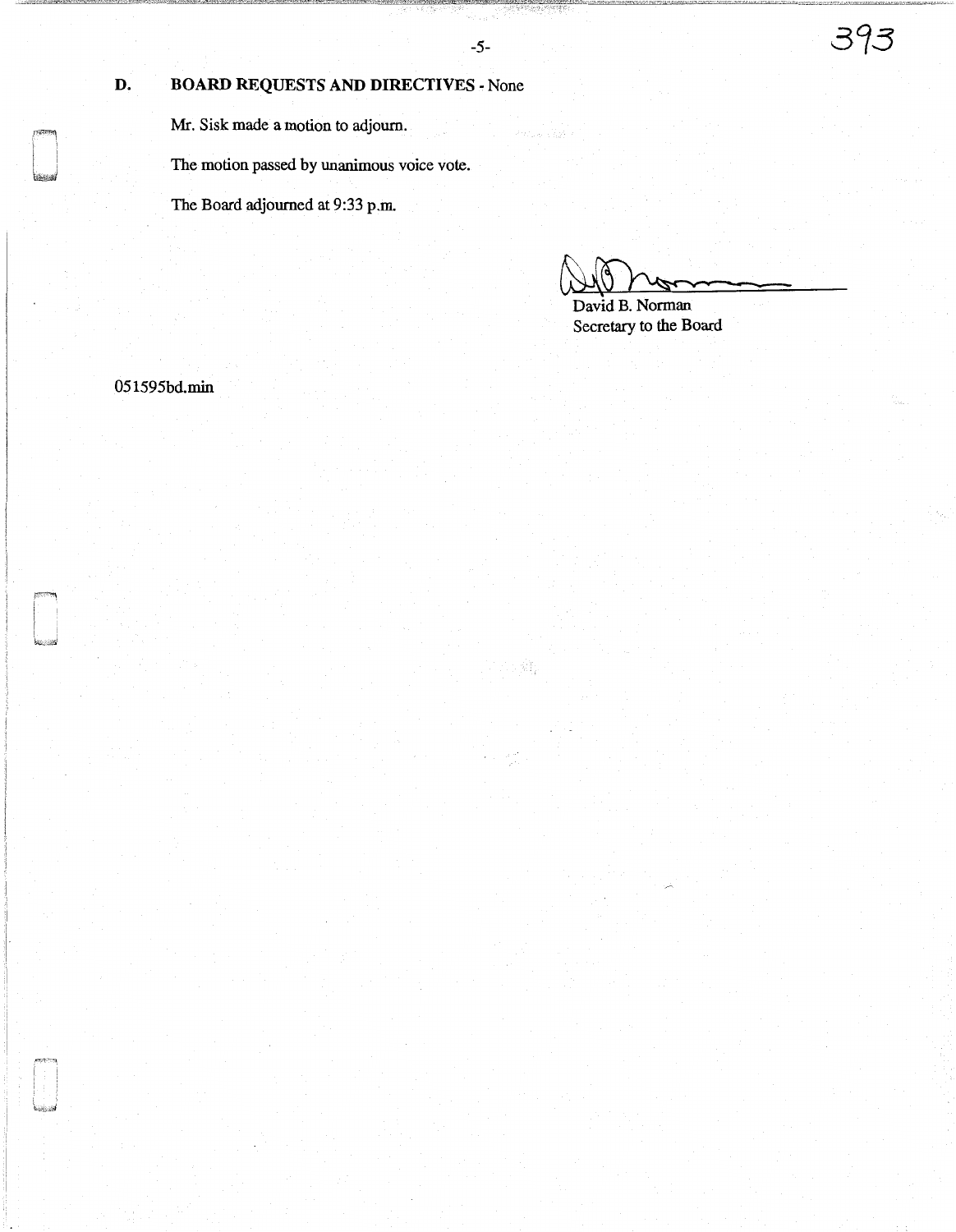aliza.<br>2006 -<br>2006 -.

## 3. Grinder Pump Installation and Maintenance Charge.

394

- $(a)$  Any applicant for a sewer connection requiring a residential grinder pump may purchase the grinder pump (that meets Authority Standards and Specifications) plus ancillary pans from the Authority at cost if the grinder pump is necessary to replace an existing septic system. In addition. if the connection to the public sewer system is replacing a septic system, the applicant is eligible for the deferred payment plan discussed in Paragraph G, Section 2.
- (b) The Authority may, at the applicant request, install the residential grinder pump for the cost of materials as stated above plus labor and equipment costs. These costs are in addition to the normal Sewer System Facilities Charge if required. Grinder pumps will normally be installed within the existing right-of-way where the force main is located. If the topography dictates that the grinder pump be located within the applicants property then the Authority will prepare the necessary plat and easement for the applicant to execute to permit installation of the grinder pump on the applicants property.
- (c) A annual grinder pump maintenance charge of \$124.20 shall be paid for each separate connection to a grinder pump when the operation and maintenance of said residential grinder pump is the responsibility of the Authority. The payment for this charge will be prorated in equal amounts in the customers utility service charge billing. The Authority shall not maintain nonresidential grinder pumps or other commercial pump stations unless such utility maintenance is deemed by the Authority to be in the interest of the public health or is necessary to protect the integrity of the system, or such facility is located within a designated Reservoir Protection Zone.
- 4. Service connection charge. A service connection charge shall be paid by each applicant for each new service connection prior to the approval of the application therefor, as follows:

Service installed by: Charge

Developer, applicant  $$10$  per connection inspection fee

\_J

Authority Actual cost times 1.25, including overhead

The purpose of this charge is to defray the cost of installation or inspection of a service connection from the public sewer main in the street to the curb or property line.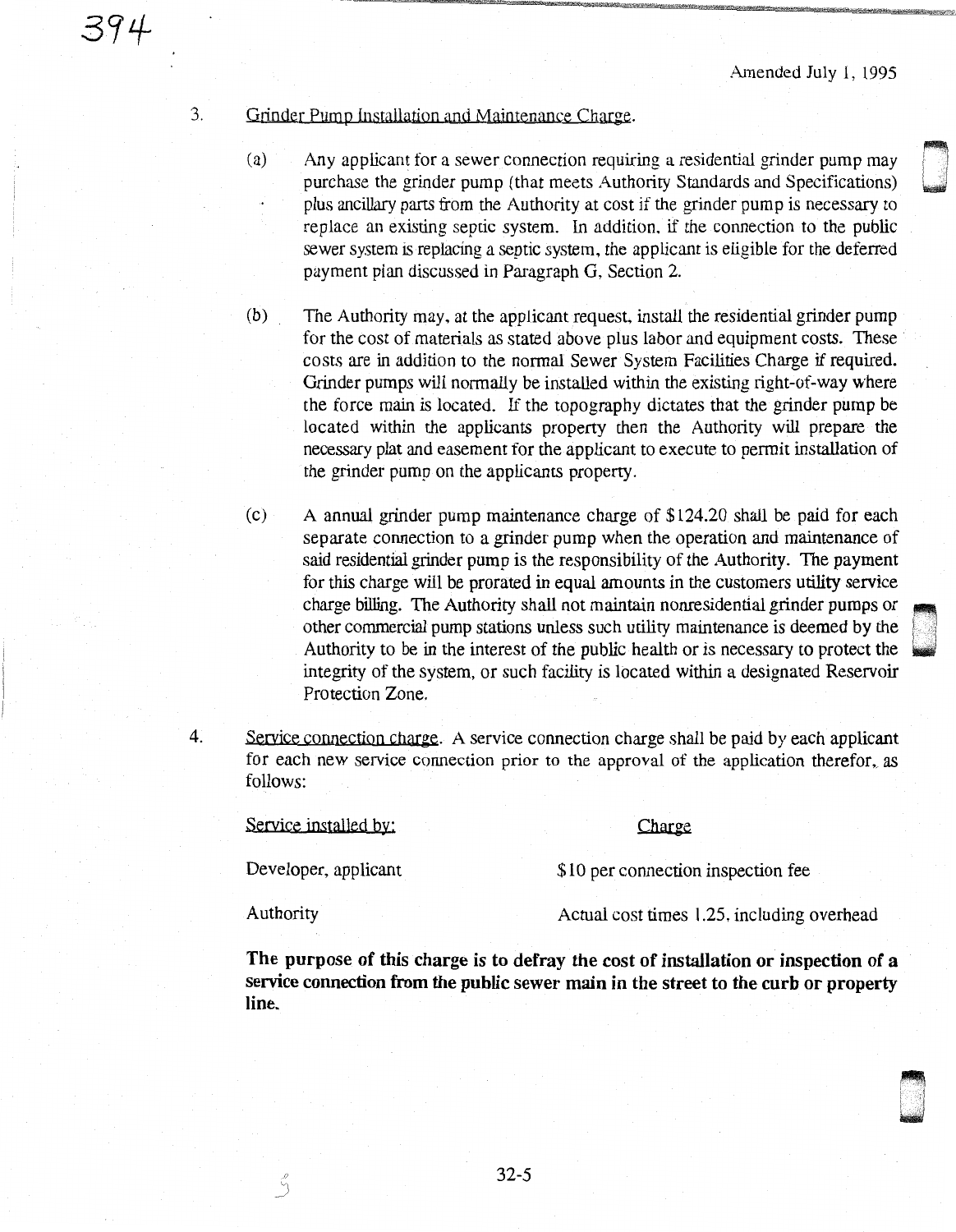395

The service connection charge shall be waived provided the applicant has paid a local facilities charge and the sewer service line is not greater than 6 inches in diameter for a gravity main or 2 inches in diameter for a force main. In the event that the service connection charge is not waived, the local facilities charge will be applied against the service connection charge.

5. Retail service rates. The wastewater service charge shall be based on usage from a metered water source where available. For wastewater service on an unmetered water source a meter size equivalent shall be used, based upon an estimated charge.

## (a) Metered water source.

Charge for all collection and treatment of wastewater

| Volume                                   | Collection |
|------------------------------------------|------------|
| Per $1,000$ gallons of<br>water consumed | \$2.30     |
| Per 100 cubic feet of<br>water consumed  | \$1.72     |

Metered water usage shall be reduced by a metered reading from a landscaping meter or similar device if the landscaping meter or device is approved and utilized under operating regulations adopted by HRSD.

A copy of the deduction meter reading must be received by the Authority 20 days prior to the end of each billing period. Regardless of the length of time, sub-meter reading adjustments will only be allowed up to the consumption in the current billing period.

## (b) Unmetered water source.

Where no meter exists or where meter readings are not made available by the water supplier to the Authority, then the following estimated charges shall be assessed:

| Activity, use                     | Unit     | Collection |
|-----------------------------------|----------|------------|
|                                   |          |            |
| Single-family residences          | Each     | \$42.00    |
| Single-family mobile homes        | Each     | 42.00      |
| Mobile homes in parks             | Each lot | 37.25      |
| Duplex, apartments and townhouses | Each     | 37.25      |
| Schools (with showers)            | Student  | 4.25       |
| Schools (without showers)         | Student  | 2.65       |